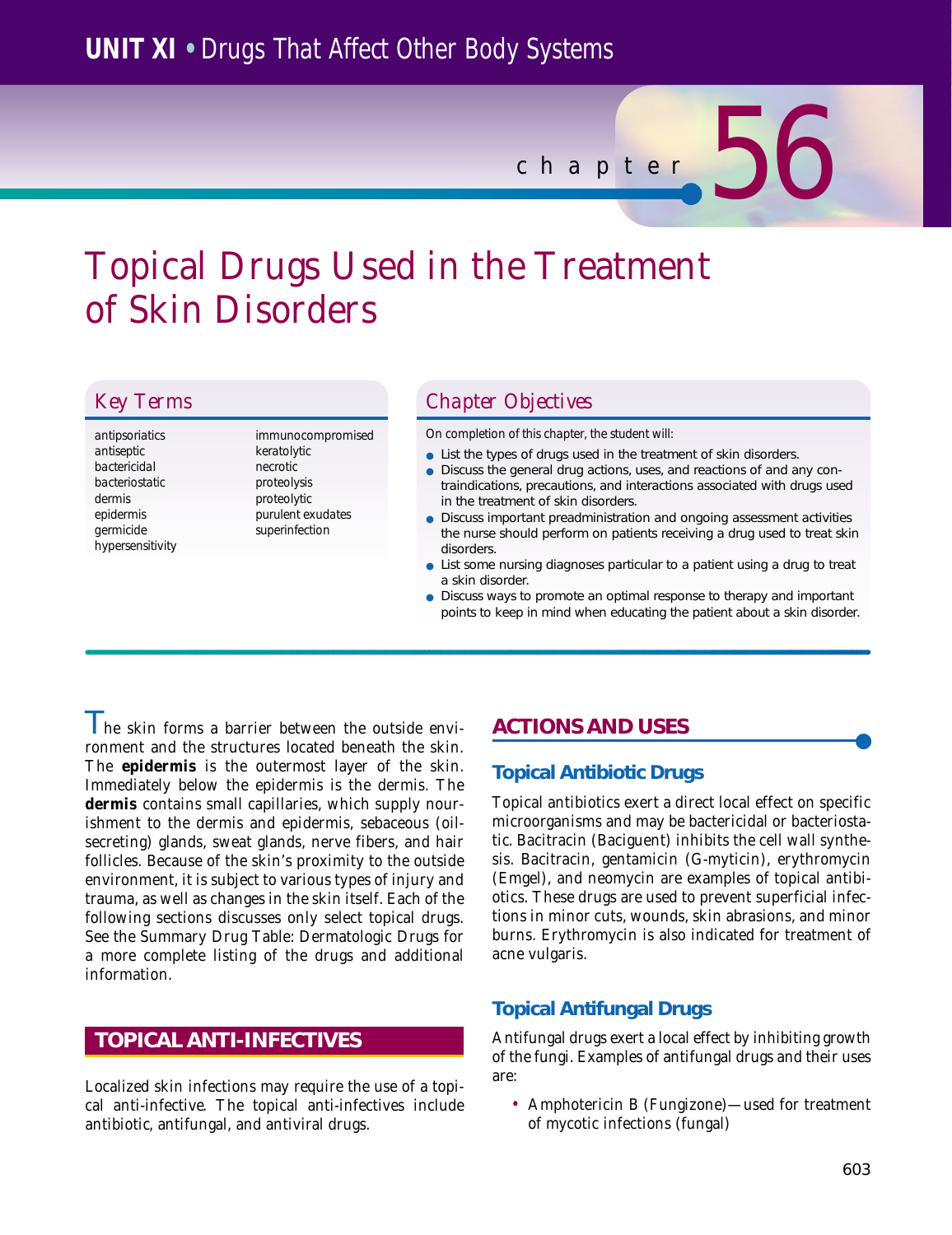# **SUMMARY DRUG TABLE DERMATOLOGIC DRUGS**

| <b>GENERIC NAME</b>                                 | <b>TRADE NAME*</b>                                                                                                  | <b>USES</b>                                                                                        | <b>ADVERSE REACTIONS</b>                                                                                                                                                                                                                                                                                         | <b>DOSAGE RANGES</b>                                                                                                                                                                   |
|-----------------------------------------------------|---------------------------------------------------------------------------------------------------------------------|----------------------------------------------------------------------------------------------------|------------------------------------------------------------------------------------------------------------------------------------------------------------------------------------------------------------------------------------------------------------------------------------------------------------------|----------------------------------------------------------------------------------------------------------------------------------------------------------------------------------------|
| <b>Antibiotic Drugs</b>                             |                                                                                                                     |                                                                                                    |                                                                                                                                                                                                                                                                                                                  |                                                                                                                                                                                        |
| azelaic acid<br>az-e-lak'                           | <b>Azelex</b>                                                                                                       | <b>Acne vulgaris</b>                                                                               | Mild and transient pruritus,<br>burning, stinging, erythema                                                                                                                                                                                                                                                      | Apply twice daily                                                                                                                                                                      |
| bacitracin<br>ba-ci-tra'-sin                        | Baciguent,<br>generic                                                                                               | <b>Relief of skin</b><br><b>infections</b>                                                         | Rare; occasionally redness,<br>burning, pruritus, stinging                                                                                                                                                                                                                                                       | Apply 1-5 times daily                                                                                                                                                                  |
| benzoyl peroxide<br>been'-zoyl<br>per-ox'-ide       | Acne-5, Benzac,<br>Desquam-X<br>10% Wash,<br>Dryox Wash,<br>Exact, Laroxide<br>Neutrogena,<br>Acne Mask,<br>generic | Mild to moderate<br>acne vulgaris and<br>oily skin                                                 | Excessive drying, stinging,<br>peeling, erythema, possible<br>edema, allergic dermatitis                                                                                                                                                                                                                         | Use once to three times<br>daily                                                                                                                                                       |
| clindamycin,<br>topical<br>clin'-da-my-sin          | Cleocin T,<br>Clinda-Derm,<br>Clindets, C/T/S,<br>generic                                                           | Acne vulgaris                                                                                      | Dryness, erythema, burning,<br>peeling, oiliness/oily skin,<br>diarrhea, bloody diarrhea,<br>abdominal pains, colitis                                                                                                                                                                                            | Apply a thin film twice<br>daily to affected area                                                                                                                                      |
| erythromycin<br>ee-rith-ro-my'-sin                  | Akne-Mycin,<br>Emgel, Erygel                                                                                        | <b>Acne vulgaris</b>                                                                               | Skin irritation, tenderness,<br>pruritus, erythema, peeling,<br>oiliness and burning sensations                                                                                                                                                                                                                  | Clean affected area twice<br>daily                                                                                                                                                     |
| gentamicin<br>jen-ta-my'-sin                        | G-myticin,<br>generic                                                                                               | Relief of primary<br>skin infections                                                               | Mild and transient pruritus,<br>burning, stinging, erythema,<br>photosensitivity                                                                                                                                                                                                                                 | Apply 1-5 times daily to<br>affected area                                                                                                                                              |
| metronidazole<br>meh-trow-nye'-<br>dah-zoll         | Metro-Gel.<br>MetroLotion,<br><b>Noritate</b>                                                                       | Rosacea                                                                                            | Watery (tearing) eyes, transient<br>redness, mild dryness, burning,<br>skin irritation                                                                                                                                                                                                                           | Apply a thin film twice<br>daily to affected areas                                                                                                                                     |
| mupirocin<br>mew'-pie-ro-sin                        | <b>Bactroban</b>                                                                                                    | Impetigo,<br>infections caused<br>by Staphylococcus<br>aureus and<br>S. pyogenes                   | Ointment: burning, stinging, pain,<br>itching, rash, nausea, erythema,<br>dry skin<br>Cream: headache, rash, nausea,<br>abdominal pain, burning at<br>application site, dermatitis<br>Nasal: headache, rhinitis,<br>respiratory disorders, such as<br>pharyngitis, taste perversion,<br>burning, stinging, cough | Ointment: apply 3 times<br>daily for 3-5 d<br>Cream: apply 3 times<br>daily for 10 d<br>Nasal: divide the<br>single-use tube between<br>both nostrils and apply<br>twice daily for 5 d |
| neomycin<br>knee-oh-my'-sin                         | Myciguent,<br>generic<br>Sebizon                                                                                    | <b>Relief of skin</b><br><b>infections</b>                                                         | Mild and transient pruritus,<br>burning, stinging, erythema                                                                                                                                                                                                                                                      | Apply 1-3 times daily                                                                                                                                                                  |
| sulfacetamide<br>sodium<br>sul-fah-see'-ta-<br>mide |                                                                                                                     | Seborrheic<br>dermatitis,<br>seborrhea sicca<br>(dandruff),<br>bacterial infections<br>of the skin | Rare: skin rash, nausea, vomiting                                                                                                                                                                                                                                                                                | Apply 2-4 times daily                                                                                                                                                                  |
| <b>Antifungal Drugs</b>                             |                                                                                                                     |                                                                                                    |                                                                                                                                                                                                                                                                                                                  |                                                                                                                                                                                        |
| amphotericin B<br>am-fo-ter'-eye-sin                | Fungizone                                                                                                           | <b>Mycotic infections</b>                                                                          | Rare; drying effect, local irritation,<br>including erythema, pruritus,<br>burning sensation                                                                                                                                                                                                                     | Apply liberally to lesions<br>2-4 times daily for<br>$2-4$ wk                                                                                                                          |
| butenafine HCI<br>beu-ten'-ah-feen                  | <b>Mentax</b>                                                                                                       | Dermatologic<br><b>infections</b>                                                                  | Burning, stinging, itching,<br>worsening of the condition,<br>contact dermatis, erythema,<br>irritation                                                                                                                                                                                                          | Apply 1 time daily for<br>4 wk                                                                                                                                                         |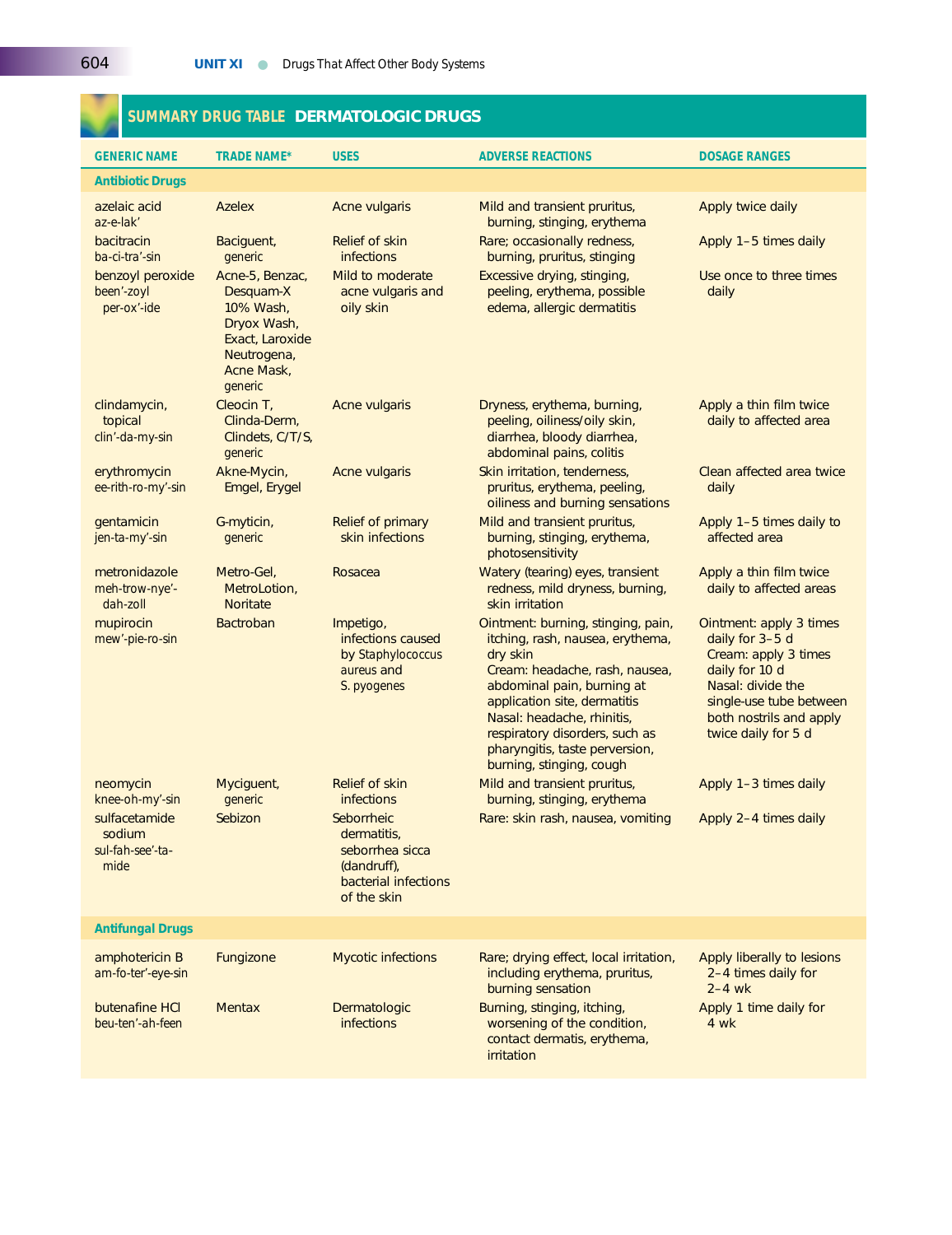|                                           |                                                                                             | <u>JUMMARI DRUG IADLE DERIMATULUGIU DRUGJ (COMMOGO)</u>                                                                                                                                                               |                                                                                                                                                                |                                                                                                                                |
|-------------------------------------------|---------------------------------------------------------------------------------------------|-----------------------------------------------------------------------------------------------------------------------------------------------------------------------------------------------------------------------|----------------------------------------------------------------------------------------------------------------------------------------------------------------|--------------------------------------------------------------------------------------------------------------------------------|
| <b>GENERIC NAME</b>                       | <b>TRADE NAME*</b>                                                                          | <b>USES</b>                                                                                                                                                                                                           | <b>ADVERSE REACTIONS</b>                                                                                                                                       | <b>DOSAGE RANGES</b>                                                                                                           |
| ciclopirox<br>sic-lo-peer'-ox             | Loprox, Penlac<br><b>Nail Lacquer</b>                                                       | Loprox: tinea pedis<br>(athelete's foot),<br>tinea cruris (jock<br>itch), tinea corporis<br>(ringworm),<br>cutaneous<br>candidiasis<br>Penlac: mild to<br>moderate<br>onychomycosis of<br>fingernails and<br>toenails | Pruritus, burning, worsening of<br>clinical signs and symptoms,<br>periungual erythema, nail<br>disorders, irritation, ingrown<br>toenail, burning of the skin | Apply to affected areas<br>1-2 times daily                                                                                     |
| clioquinol<br>kli-oh-qwe'-knol            | Generic                                                                                     | Tinea pedis, tinea<br>cruris, and other<br>skin infections<br>caused by ringworm                                                                                                                                      | Burning, itching, erythema,<br>worsening of the condition                                                                                                      | Apply thin layer to<br>affected areas BID for<br>4 wk                                                                          |
| econazole nitrate<br>ee-kon'-a-zole       | Spectazole                                                                                  | Tinea pedis, tinea<br>cruris, tinea corporis,<br>cutaneous<br>candidiasis, tinea<br>versicolor                                                                                                                        | Local burning, itching, stinging,<br>erythema, pruritic rash                                                                                                   | Apply to affected areas<br>1-2 times daily                                                                                     |
| gentian violet<br>jen'-shun               | Generic                                                                                     | <b>External treatment</b><br>of abrasions, minor<br>cuts, surface<br>injuries, superficial<br>fungus, infections<br>of the skin                                                                                       | Local irritation or sensitivity<br>reactions                                                                                                                   | <b>Apply locally BID</b>                                                                                                       |
| haloprogin<br>ha-lo-pro'-jin              | <b>Halotex</b>                                                                              | Tinea pedis, tinea<br>cruris, tinea<br>corporis, tinea<br>manuum                                                                                                                                                      | Local irritation, burning sensation,<br>vesicle formation, erythema,<br>scaling, itching, pruritus                                                             | Apply twice daily for<br>$2-4$ wk                                                                                              |
| ketoconazole<br>kee-toe-koe'-na-<br>zole  | Nizoral, generic                                                                            | Cream: tinea cruris,<br>tinea corporis, and<br>tinea versicolor<br>Shampoo: reductions<br>of scaling due to<br>dandruff                                                                                               | Local burning, itching, stinging,<br>erythema, pruritic rash                                                                                                   | Cream: once daily to<br>affected areas for 2 wk<br>Shampoo: twice a week<br>for 4 wk with at least 3 d<br>between each shampoo |
| miconazole<br>nitrate<br>mi-kon'-a-zole   | Fungoid-HC<br>Creme, Lotrimin,<br>Micatin,<br>Monistat-Derm<br>Cream, Tetterine,<br>generic | Tinea pedis, tinea<br>cruris, tinea<br>corporis, cutaneous<br>candidiasis                                                                                                                                             | Local irritation, burning,<br>maceration, allergic contact<br>dermatitis                                                                                       | Cover affected areas<br>twice daily                                                                                            |
| naftifine HCI<br>naf'-ti-feen             | <b>Naftin</b>                                                                               | <b>Topical treatment of</b><br>tinea pedis, tinea<br>cruris, tinea<br>corporis                                                                                                                                        | Burning, stinging, erythema,<br>itching, local irritation, rash,<br>tenderness                                                                                 | Apply BID for 4 wk                                                                                                             |
| nystatin<br>nye-stat'-in                  | Mycostatin,<br>Nystex, generic                                                              | <b>Mycotic infections</b><br>caused by Candida<br>albicans, and other<br>Candida species                                                                                                                              | Virtually nontoxic and<br>nonsensitizing; well tolerated<br>by all age groups, even with<br>prolonged administration; if<br>irritation occurs, discontinue use | Apply 2-3 times daily<br>until healing is complete                                                                             |
| oxiconazole<br>ox-ee-kon'-ah-<br>zole     | Oxistat                                                                                     | Tinea pedis, tinea<br>cruris, tinea corporis                                                                                                                                                                          | Pruritus, burning, stinging,<br>irritation, contact dermatitis,<br>scaling, tingling                                                                           | Apply daily to BID<br>1 month                                                                                                  |
| suconazole<br>nitrate<br>sue-kon'-ah-zole | Exelderm                                                                                    | Same as<br>oxiconazole                                                                                                                                                                                                | Pruritus, burning, stinging,<br>irritation                                                                                                                     | Apply 1-2 times daily for<br>2 wk                                                                                              |
| terbinafine HCI<br>ter-ben'-a-feen        | Lamisil                                                                                     | Same as<br>oxiconazole                                                                                                                                                                                                | Same as oxiconazole                                                                                                                                            | Apply twice daily until<br>infection clears (1-4 wk)                                                                           |

# **SUMMARY DRUG TABLE DERMATOLOGIC DRUGS (***Continued***)**

(*continued*)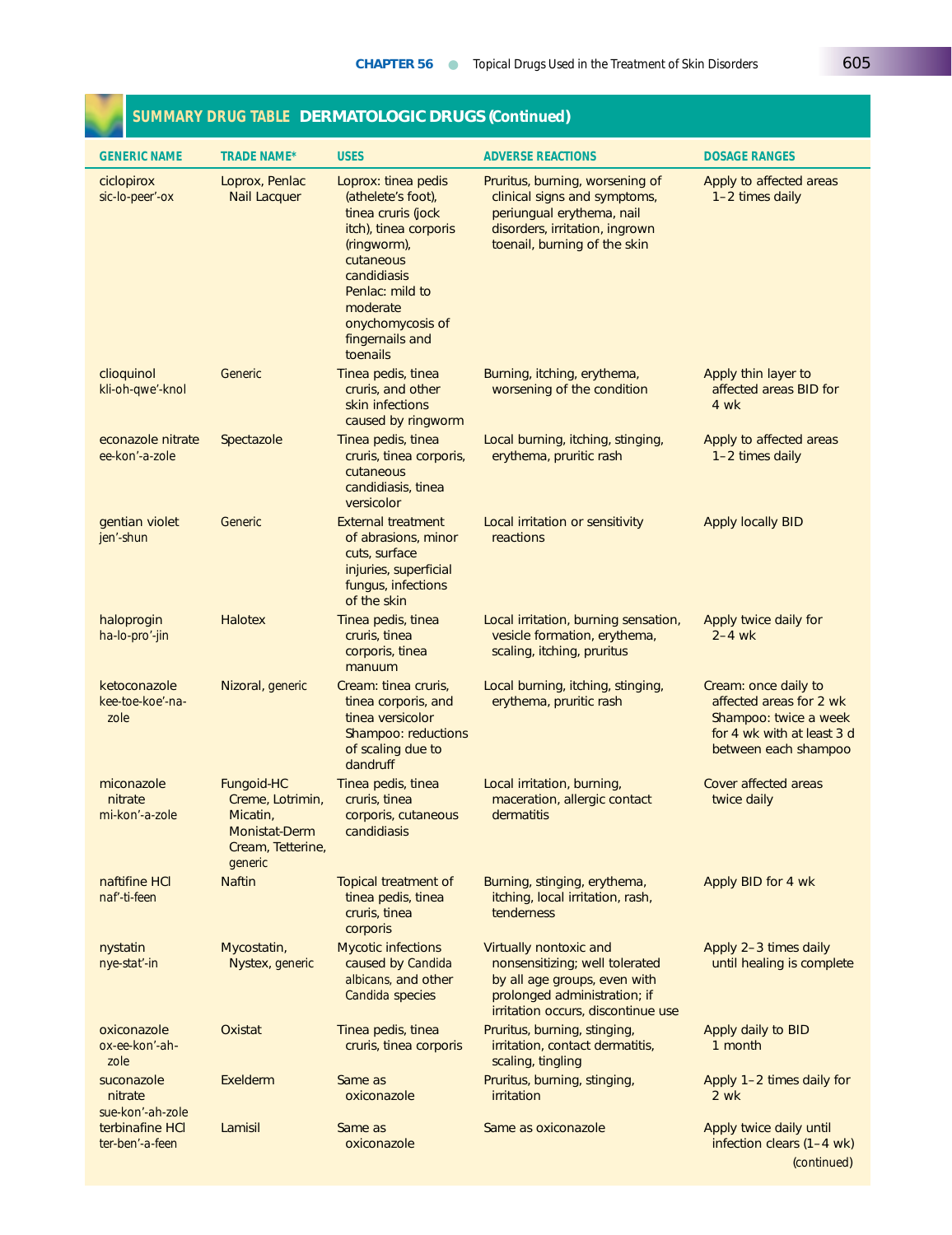| SUMMARY DRUG TABLE DERMATOLOGIC DRUGS (Continued)                               |                                                                      |                                                                                                                                                                                                                                 |                                                                                                                                                                                                        |                                                                                             |
|---------------------------------------------------------------------------------|----------------------------------------------------------------------|---------------------------------------------------------------------------------------------------------------------------------------------------------------------------------------------------------------------------------|--------------------------------------------------------------------------------------------------------------------------------------------------------------------------------------------------------|---------------------------------------------------------------------------------------------|
| <b>GENERIC NAME</b>                                                             | <b>TRADE NAME*</b>                                                   | <b>USES</b>                                                                                                                                                                                                                     | <b>ADVERSE REACTIONS</b>                                                                                                                                                                               | <b>DOSAGE RANGES</b>                                                                        |
| tolnaftate<br>tole-naf'-tate                                                    | Aftate, Genaspor,<br>Tinactin, Ting,<br>generic                      | Same as<br>oxiconazole                                                                                                                                                                                                          | Same as oxiconazole                                                                                                                                                                                    | Apply twice daily for<br>$2-3$ wk (4-6 wk may be<br>needed)                                 |
| <b>Antiviral Drugs</b>                                                          |                                                                      |                                                                                                                                                                                                                                 |                                                                                                                                                                                                        |                                                                                             |
| acyclovir<br>ay-sye'-kloe-veer<br>penciclovir<br>pen-sye'-kloe-veer             | Zovirax, generic<br>Denavir                                          | Herpes genitalis,<br>herpes simplex virus<br>infections<br><b>Herpes labialis</b><br>(cold sores)                                                                                                                               | Mild pain with transient burning/<br>stinging, pruritus, rash, vulvitis,<br>edema or pain at application site<br>Irritation at application site,<br>headache, mild erythema, rash,<br>taste perversion | Apply to all lesions q3h<br>6 times daily for 1 wk<br>Apply q2h for 4 d                     |
| <b>Antiseptic and Germicides</b>                                                |                                                                      |                                                                                                                                                                                                                                 |                                                                                                                                                                                                        |                                                                                             |
|                                                                                 |                                                                      |                                                                                                                                                                                                                                 |                                                                                                                                                                                                        |                                                                                             |
| benzalkonium<br>chloride (BAC)<br>benz-al-cone'-<br>$e$ -um                     | Benza, Mycocide<br>NS, Ony-Clear,<br>Zephiran,<br>generic            | Asepsis of skin,<br>mucous membranes,<br>and wounds;<br>preoperative<br>preparation of the<br>skin; surgeon's hand<br>and arm soaks;<br>preservation of<br>ophthalmic solutions;<br>irrigations of the eye;<br>vaginal douching | Well tolerated in most individuals;<br>occasionally mild sensitivity<br>reaction                                                                                                                       | Varies, depending<br>on administration                                                      |
| chlorhexidine<br>gluconate<br>klor-hex'-e-deen                                  | Bacto Shield 2,<br>Betasept,<br>Exidine-2 Scrub,<br><b>Hibiclens</b> | Surgical scrub, skin<br>cleanser, preoperative<br>skin preparation,<br>skin wound cleanser,<br>preoperative<br>showering and<br>bathing                                                                                         | Irritation, dermatitis,<br>photosensitivity (rare), deafness,<br>mild sensitivity reactions                                                                                                            | Varies, depending<br>on administration                                                      |
| povidone-iodine<br>pov-e-don                                                    | Acu-Dyne,<br>Aerodine,<br>Betadine,<br>generic                       | Microbicidal against<br>bacteria, fungi,<br>viruses, spores,<br>protozoa, yeasts                                                                                                                                                | Dermatitis, irritation, burning,<br>sensitivity reactions                                                                                                                                              | Varies, depending<br>on administration                                                      |
| triclosan<br>trye'-klo-san                                                      | <b>Clearasil Daily</b><br><b>Face Wash</b>                           | Skin cleanser, and<br>skin degermer                                                                                                                                                                                             | None significant                                                                                                                                                                                       | 5 mL on hands or face<br>and rub thoroughly for<br>30 seconds, rinse<br>thoroughly, pat dry |
| <b>Corticosteroids, Topical</b>                                                 |                                                                      |                                                                                                                                                                                                                                 |                                                                                                                                                                                                        |                                                                                             |
| alclometasone<br>dipropionate<br>al-kloe-met-a-sone<br>die-pro'-pee-oh-<br>nate | Aclovate                                                             | Treatment of various<br>allergic/immunologic<br>skin problems                                                                                                                                                                   | Allergic contact dermatitis,<br>burning, dryness, edema,<br><i>irritation</i>                                                                                                                          | Apply 1-6 times daily<br>according to directions                                            |
| amcinonide<br>am-sin'-oh-nide                                                   | Cyclocort                                                            | Same as<br>alclometasone                                                                                                                                                                                                        | Same as alclometasone                                                                                                                                                                                  | Apply 1-6 times daily<br>according to directions                                            |
| augmented<br>betamethasone<br>dipropionate<br>bay-ta-meth'-a-<br>sone           | <b>Diprolene</b>                                                     | Same as<br>alclometasone                                                                                                                                                                                                        | Same as alclometasone                                                                                                                                                                                  | Apply 1-4 times daily<br>according to directions                                            |
| betamethasone<br>dipropionate<br>bay-ta-meth'-a-<br>sone                        | Alphatrex,<br>Diprosone,<br>Maxivate,<br>generic                     | Same as<br>alclometasone                                                                                                                                                                                                        | Same as alclometasone                                                                                                                                                                                  | Apply 1-4 times daily<br>according to directions                                            |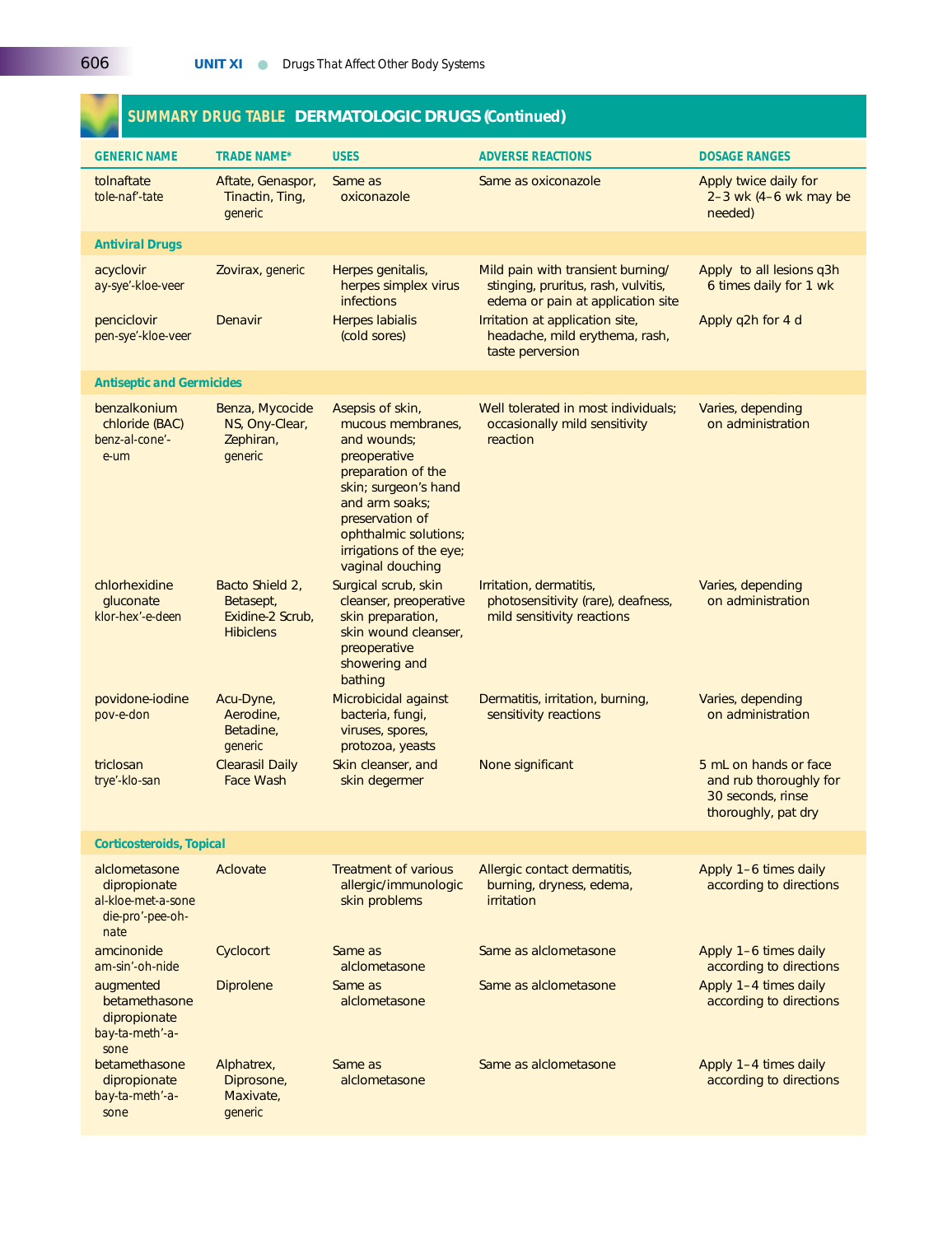# **SUMMARY DRUG TABLE DERMATOLOGIC DRUGS (***Continued***)**

| <b>GENERIC NAME</b>                                               | <b>TRADE NAME*</b>                                                                                                                       | <b>USES</b>                                                                                 | <b>ADVERSE REACTIONS</b>                                                                                                             | <b>DOSAGE RANGES</b>                                                                        |
|-------------------------------------------------------------------|------------------------------------------------------------------------------------------------------------------------------------------|---------------------------------------------------------------------------------------------|--------------------------------------------------------------------------------------------------------------------------------------|---------------------------------------------------------------------------------------------|
| betamethasone<br>valerate<br>bay-ta-meth'-a-<br>sone-val'-eh-rate | Betatrex,<br>generic                                                                                                                     | Same as<br>alclometasone                                                                    | Same as alclometasone                                                                                                                | Apply 1-4 times daily<br>according to directions                                            |
| desoximetasone<br>dess-ox-i-met'-a-<br>sone                       | Topicort,<br>generic                                                                                                                     | Same as<br>alclometasone                                                                    | Same as alclometasone                                                                                                                | Apply 1-4 times daily<br>according to directions                                            |
| dexamethasone<br>sodium<br>phosphate<br>dex-a-meth'-a-<br>sone    | Decadron<br>Phosphate                                                                                                                    | Same as<br>alclometasone                                                                    | Same as alclometasone                                                                                                                | Apply 1-4 times daily<br>according to directions                                            |
| diflorasone<br>diacetate<br>dye-flor'-a-sone                      | Florone,<br><b>Maxiflor</b>                                                                                                              | Same as<br>alclometasone                                                                    | Same as alclometasone                                                                                                                | Apply 1-4 times daily<br>according to directions                                            |
| fluocinolone<br>acetonide<br>floo-oh-sin'-oh-lone                 | Fluonid,<br>Flurosyn,<br>Synalar, generic                                                                                                | Same as<br>alclometasone                                                                    | Same as alclometasone                                                                                                                | Apply 1-4 times daily<br>according to directions                                            |
| fluocinonide<br>floo-oh-sin'-oh-nide                              | Lidex, generic                                                                                                                           | Same as<br>alclometasone                                                                    | Same as alclometasone                                                                                                                | Apply 1-4 times daily<br>according to directions                                            |
| flurandrenolide<br>floor-an-dren'-oh-<br>lide                     | Cordran,<br>generic                                                                                                                      | Same as<br>alclometasone                                                                    | Same as alclometasone                                                                                                                | Apply 1-4 times daily<br>according to directions                                            |
| hydrocortisone<br>hye-droe-kor'-ti-<br>sone                       | <b>Bactine</b><br>Hydrocortisone,<br>Cort-Dome,<br>Hytone, generic                                                                       | Same as<br>alclometasone                                                                    | Same as alclometasone                                                                                                                | Apply 1-4 times daily<br>according to directions                                            |
| hydrocortisone<br>buteprate<br>hye-droe-kor'-ti-<br>sone          | Pandel                                                                                                                                   | Psoriasis and other<br>deep-seated<br>dermatoses                                            | Same as alclometasone                                                                                                                | Apply once or twice daily                                                                   |
| hydrocortisone<br>butyrate<br>hye-droe-kor'-ti-<br>sone           | Locoid                                                                                                                                   | Same as<br>alclometasone                                                                    | Same as alclometasone                                                                                                                | Apply 2-3 times daily                                                                       |
| triamcinolone<br>acetonide<br>trye-am-sin'-oh-<br>lone            | Aristocort,<br>Flutex, Kenalog,<br>Triacet, generic                                                                                      | Same as<br>alclometasone                                                                    | Same as alclometasone                                                                                                                | Apply 1-4 times daily<br>according to directions                                            |
| <b>Anti-psoriatic Drugs</b>                                       |                                                                                                                                          |                                                                                             |                                                                                                                                      |                                                                                             |
| ammoniated<br>mercury<br>ah-mo'-ne-at-ed<br>mer-ku-re             | Emersal                                                                                                                                  | <b>Psoriasis</b>                                                                            | Ammoniated mercury is a<br>potential sensitizer that can<br>cause allergic reactions                                                 | Apply 1-2 times daily                                                                       |
| anthralin<br>an-thra'-lin                                         | <b>Anthra-Derm</b><br>Dritho Creme,<br><b>Miconal</b>                                                                                    | <b>Psoriasis</b>                                                                            | Few: transient irritation of<br>normal skin or uninvolved<br>skin                                                                    | Apply once a day                                                                            |
| calcipotriene<br>cal-cip-o-tri-een                                | <b>Dovonex</b>                                                                                                                           | <b>Psoriasis</b>                                                                            | Burning, itching, skin irritation,<br>erythema, dry skin, peeling,<br>rash, worsening of psoriasis,<br>dermatitis, hyperpigmentation | Apply twice daily                                                                           |
| selenium sulfide<br>se-le'-ne-um                                  | <b>Exsel Head and</b><br><b>Shoulders</b><br><b>Intensive</b><br><b>Treatment</b><br><b>Dandruff</b><br>Shampoo, Selsun<br>Blue, generic | Treatment of<br>dandruff, seborrheic<br>dermatitis of the<br>scalp, and tinea<br>versicolor | None significant. Rare, some<br>skin irritation                                                                                      | Massage 5-10 mL into<br>wet scalp and allow to<br>remain on scalp for<br>2-3 minutes, rinse |

(*continued*)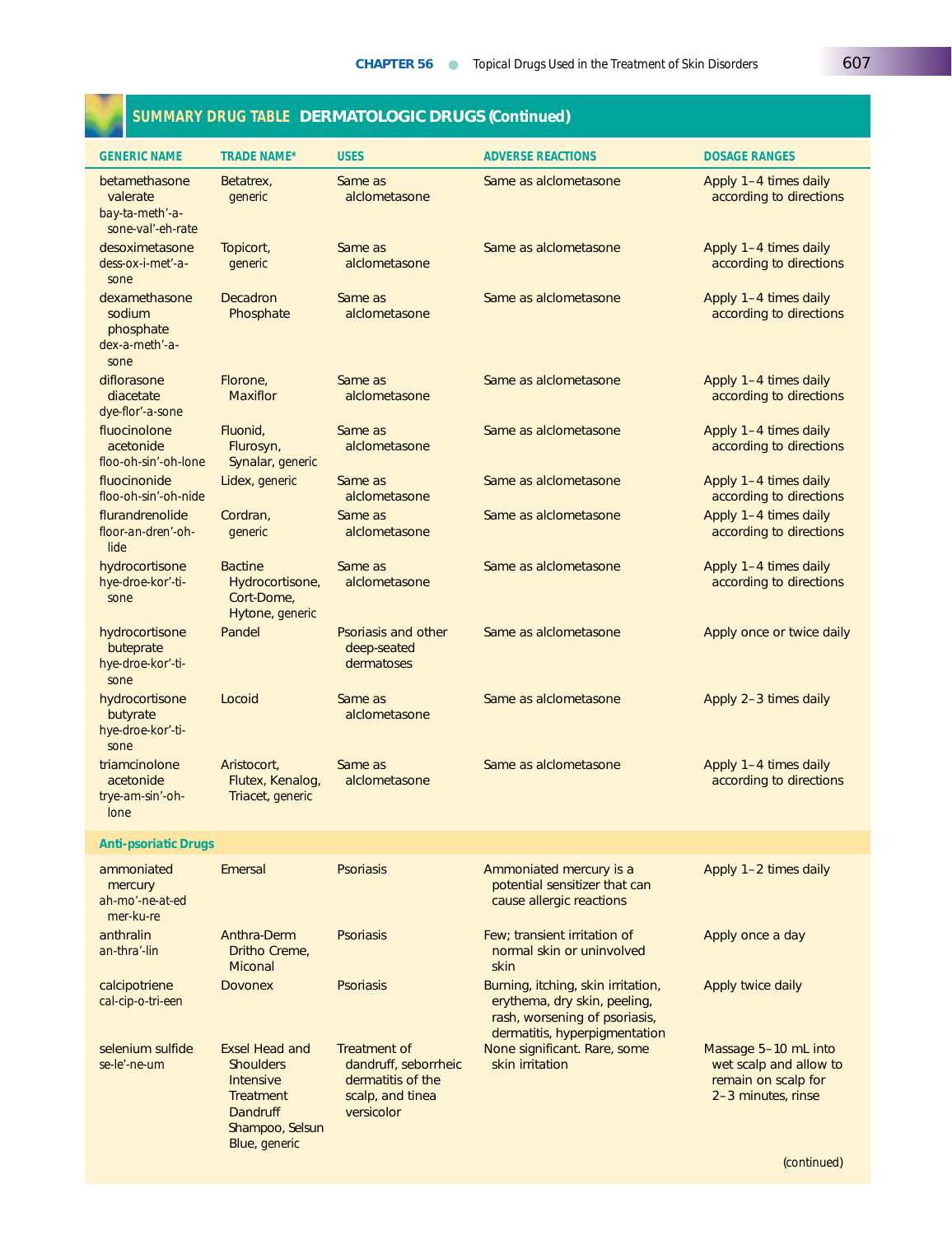# **SUMMARY DRUG TABLE DERMATOLOGIC DRUGS (***Continued***)**

| <b>GENERIC NAME</b>                      | <b>TRADE NAME*</b>                                             | <b>USES</b>                                                                                                                                                                                                                                                        | <b>ADVERSE REACTIONS</b>                                                                                | <b>DOSAGE RANGES</b>                                                                                                                 |
|------------------------------------------|----------------------------------------------------------------|--------------------------------------------------------------------------------------------------------------------------------------------------------------------------------------------------------------------------------------------------------------------|---------------------------------------------------------------------------------------------------------|--------------------------------------------------------------------------------------------------------------------------------------|
| <b>Enzyme Preparations</b>               |                                                                |                                                                                                                                                                                                                                                                    |                                                                                                         |                                                                                                                                      |
| collagenase<br>koll-ah-gen'-ase          | Santyl, generic                                                | For debriding chronic<br>dermal ulcers and<br>severely burned<br>areas                                                                                                                                                                                             | Well tolerated and nonirritating;<br>transient burning sensation may<br>occur                           | Apply once daily<br>according to directions                                                                                          |
| enzyme<br>combinations                   | Accuzyme,<br>Granulderm.<br>Granulex.<br>Panafil               | Debridement of<br>necrotic tissue and<br>liquefication of<br>slough in acute and<br>chronic lesions such<br>as decubitus ulcers,<br>varicose and diabetic<br>ulcers, burns,<br>wounds, pilonidal<br>cyst wounds, and<br>miscellaneous trauma<br>of infected wounds | Well tolerated and nonirritating;<br>transient burning sensation may<br>occur                           | Apply once or twice daily                                                                                                            |
| <b>Keratolytic Drugs</b>                 |                                                                |                                                                                                                                                                                                                                                                    |                                                                                                         |                                                                                                                                      |
| diclofenac<br>sodium<br>dye-kloe'-fen-ak | Solaraze                                                       | <b>Actinic keratoses</b>                                                                                                                                                                                                                                           | Usually well tolerated; transient<br>burning sensation, rash, dry skin,<br>scaling, flu syndrome        | Apply twice daily                                                                                                                    |
| masoprocol<br>ma-so-pro-kol              | <b>Actinex</b>                                                 | <b>Actinic keratoses</b>                                                                                                                                                                                                                                           | Erythema, flaking, dryness, itching,<br>edema, burning, soreness,<br>bleeding, crusting, skin roughness | Apply twice daily                                                                                                                    |
| salicylic acid<br>sal-i-sill'-ik         | DuoFilm, Wart<br>Remover,<br>Fostex, Fung-O,<br>Mosco, Panscol | Aids in the removal<br>of excessive keratin<br>in hyperkeratotic skin<br>disorders, including<br>warts, psoriasis,<br>calluses, and corns                                                                                                                          | <b>Local irritation</b>                                                                                 | Apply as directed in<br>individual product<br>labeling                                                                               |
| <b>Local Anesthetics</b>                 |                                                                |                                                                                                                                                                                                                                                                    |                                                                                                         |                                                                                                                                      |
| benzocaine<br>benz-o-kaine'              | Lanacane                                                       | For topical<br>anesthesia in local<br>skin disorders                                                                                                                                                                                                               | Rare; hypersensitivity, local<br>burning, stinging, tenderness,<br>sloughing                            | Apply to affected area                                                                                                               |
| dibucaine<br>di-bu-kaine'                | Nupercainal,<br>generic                                        | For topical<br>anesthesia in local<br>skin disorders, local<br>anesthesia of<br>accessible mucous<br>membranes                                                                                                                                                     | Same as benzocaine                                                                                      | Topical: apply to affected<br>area as needed; mucous<br>membranes: dosage<br>varies and depends on<br>the area to be<br>anesthetized |
| lidocaine<br>lie'-doe-kaine              | ELA-Max,<br>Lidocaine<br>Viscous,<br>Xylocaine,<br>generic     | For topical<br>anesthesia in local<br>skin disorders, local<br>anesthesia of<br>accessible mucous<br>membranes                                                                                                                                                     | Same as benzocaine                                                                                      | Topical: apply to affected<br>area as needed; mucous<br>membranes: dosage<br>varies and depends on<br>the area to be<br>anesthetized |
| lidocaine HCI<br>lie'-doe-kaine          | Dentipatch                                                     | Topical anesthesia of<br>accessible mucous<br>membranes of the<br>mouth before<br>dental procedures                                                                                                                                                                | Rare; local burning, stinging,<br>tenderness                                                            | Apply to affected area                                                                                                               |
| butamben picrate<br>byoo'-tam-ben        | Generic                                                        | <b>Topical anesthesia</b>                                                                                                                                                                                                                                          | Rare; local burning, stinging,<br>tenderness                                                            | Apply to affected area                                                                                                               |

\*The term *generic* indicates the drug is available in generic form.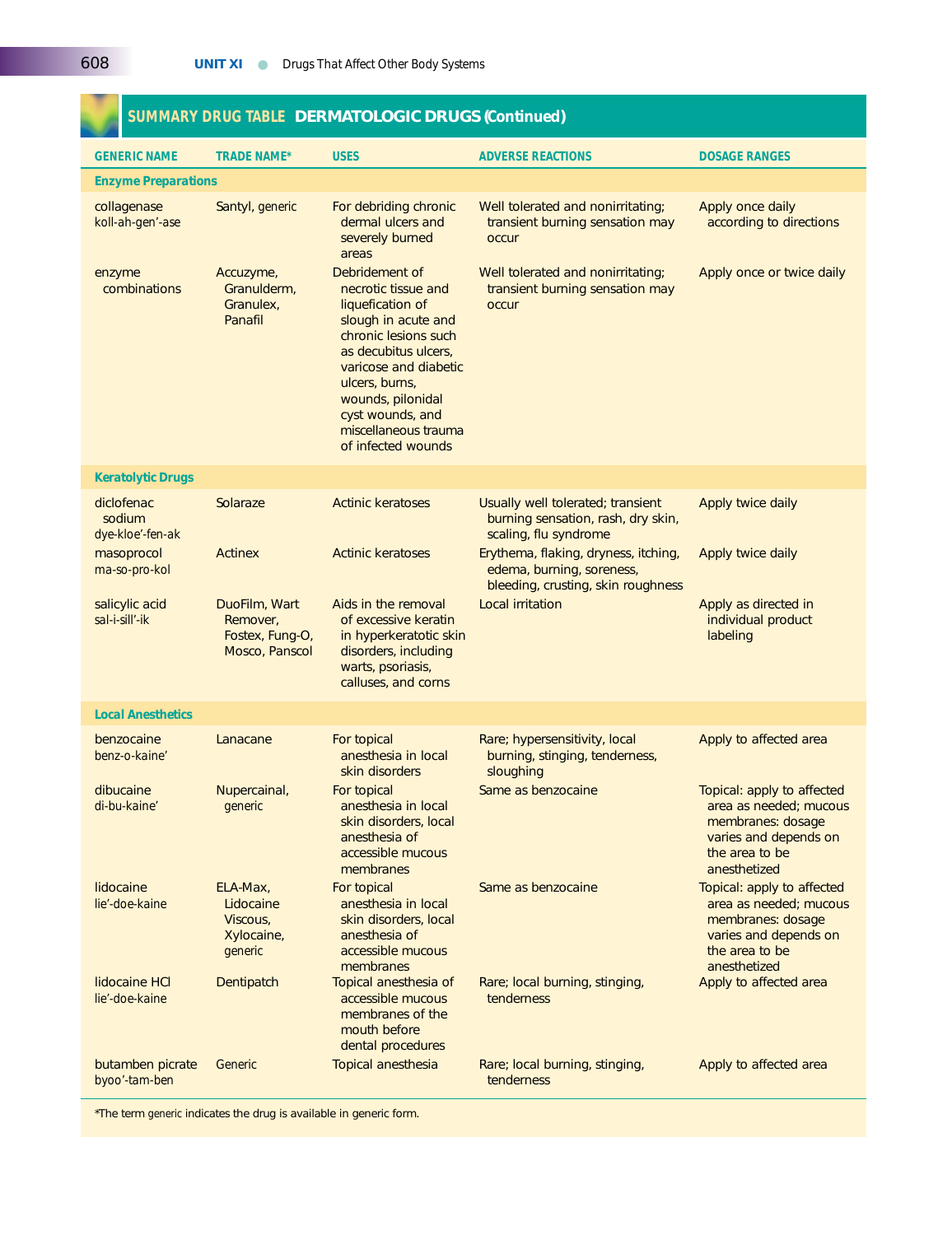- Miconazole (Micatin), ciclopirox (Loprox), and econazole (Spectazole)—used for treatment of tinea pedis (athlete's foot), tinea cruris (jock itch), tinea corporis (ringworm), and superficial candidiasis
- Clioquinol—used for eczema, athlete's foot, and other fungal infections

#### **Topical Antiviral Drugs**

Acyclovir (Zovirax) and penciclovir (Denavir) are the only topical antiviral drugs currently available. These drugs inhibit viral replication. Acyclovir is used in the treatment of initial episodes of genital herpes, as well as herpes simplex virus infections in **immunocompromised** patients (patients with an immune system incapable of fighting infection). Penciclovir is used for the treatment of recurrent herpes labialis (cold sores) in adults.

# **ADVERSE REACTIONS** ●

Adverse reactions to topical anti-infectives are usually mild. Occasionally, the patient may experience a skin rash, itching, urticaria (hives), dermatitis, irritation, or redness, which may indicate a **hypersensitivity** (allergic) reaction to the drug. Prolonged use of topical antibiotic preparations may result in a superficial **superinfection** (an overgrowth of bacterial or fungal microorganisms not affected by the antibiotic being administered).

# **CONTRAINDICATIONS, PRECAUTIONS, AND INTERACTIONS**

These drugs are contraindicated in patients with known hypersensitivity to the drugs or any components of the drug. Because neomycin toxicity can cause nephrotoxicity and ototoxicity, neomycin is used cautiously in patients with extensive burns or trophic ulceration when extensive absorption can occur.

The topical antibiotics are Pregnancy Category C drugs and are used cautiously during pregnancy and lactation. Acyclovir and penciclovir are Pregnancy Category B drugs and are used cautiously during pregnancy and lactation. The pregnancy categories of the antifungals are unknown except for econazole nitrate, which is Pregnancy Category C, and ciclopirox, which is Pregnancy Category B; both are used with caution during pregnancy and lactation. There are no significant interactions for the topical anti-infectives.

#### **TOPICAL ANTISEPTICS AND GERMICIDES**

An **antiseptic** is a drug that stops, slows, or prevents the growth of microorganisms. A **germicide** is a drug that kills bacteria.

#### **ACTIONS** ●

The exact mechanism of action of topical antiseptics and germicides is not well understood. These drugs affect a variety of microorganisms. Some of these drugs have a short duration of action, whereas others have a long duration of action. The action of these drugs may depend on the strength used and the time the drug is in contact with the skin or mucous membrane.

#### **Benzalkonium**

Benzalkonium (Zephiran) is a rapid-acting preparation with a moderately long duration of action. It is active against bacteria and some viruses, fungi, and protozoa. Benzalkonium solutions are **bacteriostatic** (slow or retard the multiplication of bacteria) or **bactericidal** (destroy bacteria), depending on their concentration.

#### **Chlorhexidine**

Chlorhexidine gluconate (Hibiclens) affects a wide range of microorganisms, including gram-positive and gram-negative bacteria.

#### **Iodine**

Iodine has anti-infective action against many bacteria, fungi, viruses, yeasts, and protozoa. Povidone-iodine (Betadine) is a combination of iodine and povidone, which liberates free iodine. Povidone-iodine is often preferred over iodine solution or tincture because it is less irritating to the skin. Unlike with the use of iodine, treated areas may be bandaged or taped.

# —————————————<del>—————</del>

Topical antiseptics and germicides are primarily used to reduce the number of bacteria on skin surfaces. Some of these drugs, such as chlorhexidine gluconate, may be used as a surgical scrub, as a preoperative skin cleanser, for washing the hands before and after caring for patients, and in the home to cleanse the skin. Others may be applied to minor cuts and abrasions to prevent infection. Some of these drugs may also be used on mucous membranes.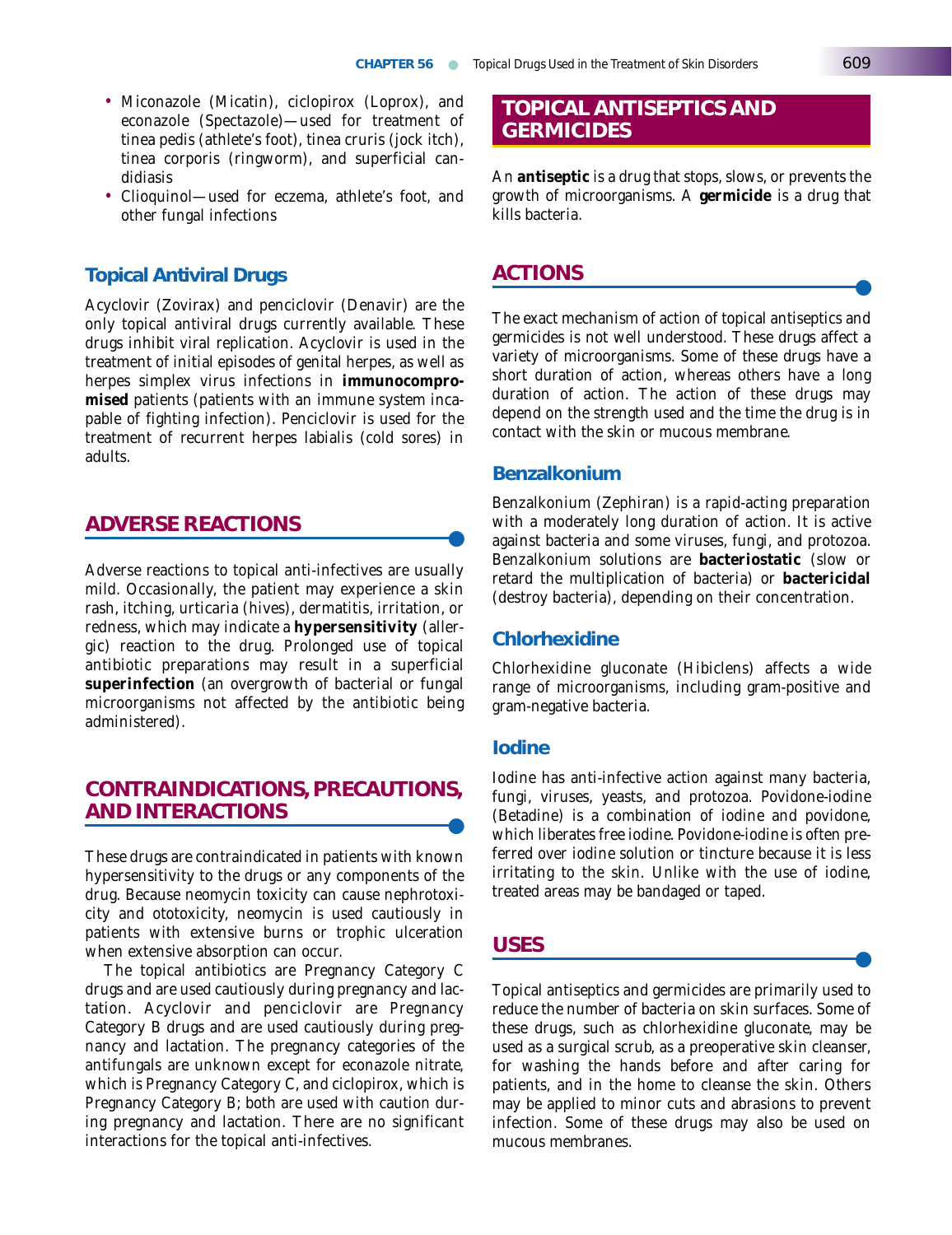# **ADVERSE REACTIONS**

Topical antiseptics and germicides have few adverse reactions. Occasionally, an individual may be allergic to the drug, and a skin rash or itching may occur. If an allergic reaction is noted, use of the topical drug is discontinued.

# **CONTRAINDICATIONS, PRECAUTIONS, AND INTERACTIONS**

These drugs are contraindicated in patients with known hypersensitivity to the individual drug or any component of the preparation. There are no significant precautions or interactions when used as directed.

# **TOPICAL CORTICOSTEROIDS**

Topical corticosteroids vary in potency, depending on the concentration of the drug (percentage), the vehicle in which the drug is suspended (lotion, cream, aerosol spray), and the area to which the drug is applied (open or denuded skin, unbroken skin, thickness of the skin over the treated area).

Examples of topical corticosteroids include amcinonide (Cyclocort), betamethasone dipropionate (Diprosone), fluocinolone acetonide (Flurosyn), hydrocortisone (Cort-Dome), and triamcinolone acetate (Aristocort).

# **ACTIONS AND USES**

Topical corticosteroids exert localized anti-inflammatory activity. When applied to inflamed skin, they reduce itching, redness, and swelling. These drugs are useful in treating skin disorders, such as psoriasis, dermatitis, rashes, eczema, insect bite reactions, and firstand second-degree burns, including sunburns.

# **ADVERSE REACTIONS** ●

Localized reactions may include burning, itching, irritation, redness, dryness of the skin, and secondary infection.

# **CONTRAINDICATIONS, PRECAUTIONS, AND INTERACTIONS** ●

The topical corticosteroids are contraindicated in patients with known hypersensitivity to the drug or any component of the drug; as monotherapy for bacterial skin infections; for use on the face, groin, or axilla (only the high-potency corticosteroids); and for ophthalmic use (may cause steroid-induced glaucoma or cataracts). The topical corticosteroids are Pregnancy Category C drugs and are used cautiously during pregnancy and lactation. There are no significant interactions when administered as directed.

# **TOPICAL ANTIPSORIATICS**

#### **ACTION AND USES** ●

Topical **antipsoriatics** are drugs used in the treatment of psoriasis (a chronic skin disease manifested by bright red patches covered with silvery scales or plaques). These drugs help remove the plaques associated with this disorder. Examples of antipsoriatics include anthralin (Anthra-Derm) and calcipotriene (Dovonex).

#### **ADVERSE REACTIONS** ●

These drugs may cause burning, itching, and skin irritation. Anthralin may cause skin irritation, as well as temporary discoloration of the hair and fingernails.

# **CONTRAINDICATIONS, PRECAUTIONS, AND INTERACTIONS**

These drugs are contraindicated in patients with known hypersensitivity to the drugs. Anthralin and calcipotriene are Pregnancy Category C drugs and are used cautiously during pregnancy and lactation.

# **TOPICAL ENZYMES**

#### **ACTIONS AND USES** ●

A topical enzyme aids in the removal of dead soft tissues by hastening the reduction of proteins into simpler substances. This is called **proteolysis** or a **proteolytic** action. The components of certain types of wounds, namely **necrotic** (dead) tissues and **purulent exudates** (pus-containing fluid), prevent proper wound healing. Removal of this type of debris by application of a topical enzyme aids in healing. Examples of conditions that may respond to application of a topical enzyme include second- and third-degree burns, pressure ulcers, and ulcers caused by peripheral vascular disease. An example of a topical enzyme is collagenase (Santyl).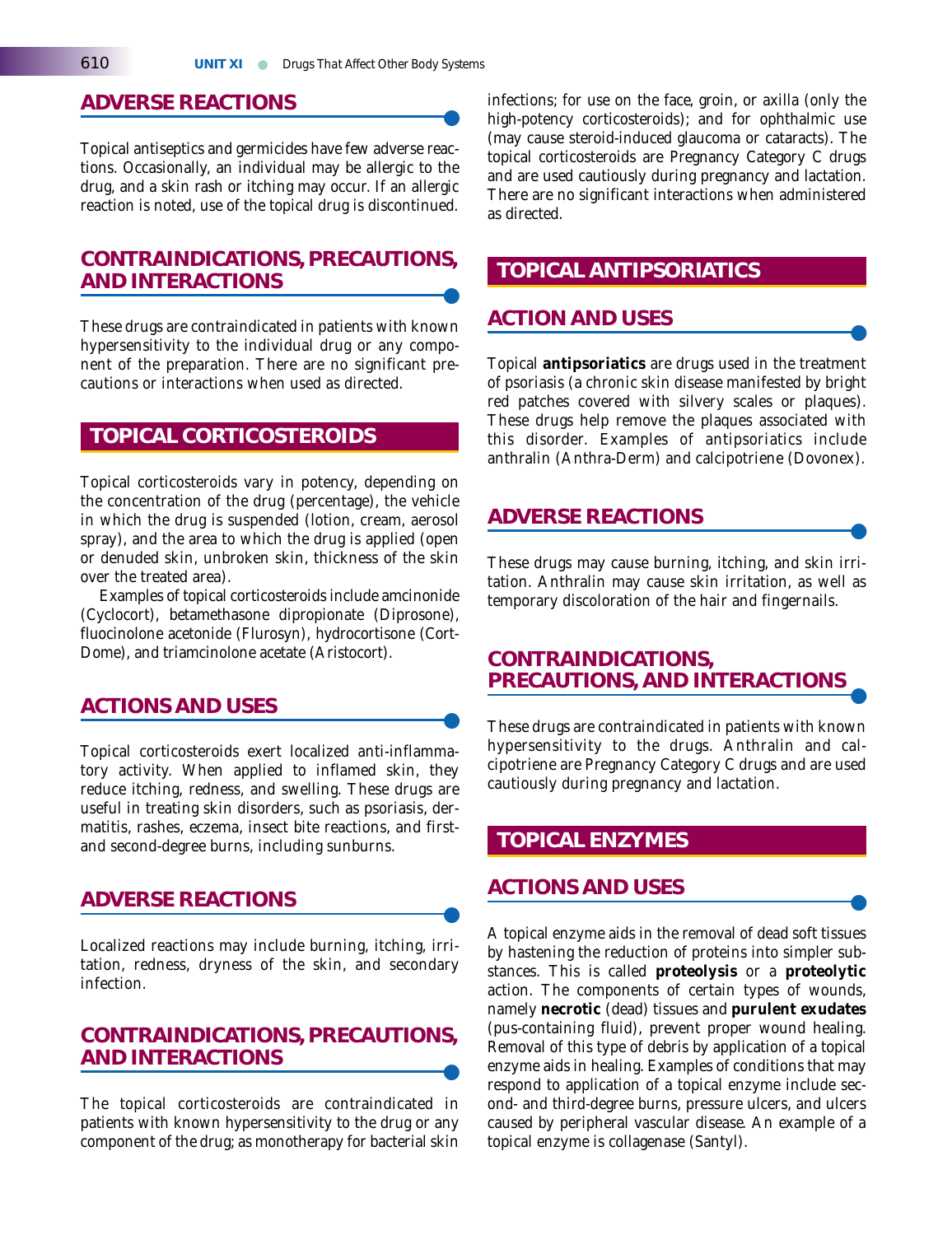# **ADVERSE REACTIONS** ●

The application of collagenase may cause mild, transient pain. Numbness and dermatitis also may be seen. Collagenase has a low incidence of adverse reactions.

# **CONTRAINDICATIONS, PRECAUTIONS, AND INTERACTIONS**

The topical enzyme preparations are contraindicated in patients with known hypersensitivity to the drugs, in wounds in contact with major body cavities or where nerves are exposed, and in fungating neoplastic ulcers. These drugs are Pregnancy Category B drugs and are used cautiously during pregnancy and lactation. Enzymatic activity may be impaired when these agents are administered with several detergents and antiseptics (benzalkonium chloride, hexachlorophene, iodine, and nitrofurazone).

# **KERATOLYTICS**

#### **ACTIONS AND USES**

A **keratolytic** is a drug that removes excess growth of the epidermis (top layer of skin) in disorders such as warts. These drugs are used to remove warts, calluses, corns, and seborrheic keratoses (benign variously colored skin growths arising from oil glands of the skin). Examples of keratolytics include salicylic acid, masoprocol (Actinex), and diclofenac (Solaraze). Some strengths of salicylic acid are available as nonprescription products for the removal of warts on the hands and feet.

#### **ADVERSE REACTIONS** ●

These drugs are usually well tolerated. Occasionally a transient burning sensation, rash, dry skin, scaling, or flu-like syndrome may occur.

# **CONTRAINDICATIONS, PRECAUTIONS, AND INTERACTIONS**

The keratolytics are contraindicated in patients with known hypersensitivity to the drugs and for use on moles, birthmarks, or warts with hair growing from them, on genital or facial warts, on warts on mucous membranes, or on infected skin. Prolonged use of the keratolytics in infants or patients with diabetes or impaired circulation is contraindicated. Salicylic acid

may cause salicylate toxicity (see Chap. 17) with prolonged use. These drugs are Pregnancy Category C drugs and are used cautiously during pregnancy and lactation.

# **TOPICAL LOCAL ANESTHETICS**

A topical anesthetic may be applied to the skin or mucous membranes.

#### **ACTIONS AND USES** ●

Topical anesthetics temporarily inhibit the conduction of impulses from sensory nerve fibers. These drugs may be used to relieve itching and pain due to skin conditions, such as minor burns, fungus infections, insect bites, rashes, sunburn, and plant poisoning, such as poison ivy. Some are applied to mucous membranes as local anesthetics. Examples of local anesthetics include benzocaine (Lanacane), dibucaine (Nupercainal), and lidocaine (Xylocaine).

# **ADVERSE REACTIONS** ●

Occasionally, local irritation, dermatitis, rash, burning, stinging, and tenderness may be noted.

# **CONTRAINDICATIONS, PRECAUTIONS, AND INTERACTIONS** ●

These drugs are contraindicated in those with a known hypersensitivity to any component of the preparation. The topical anesthetics are used cautiously in patients receiving Class I antiarrhythmic drugs such as tocainide and mexiletine because the toxic effects are additive and potentially synergistic.

# ❁**Herbal Alert: Aloe Vera**

*Aloe is used to prevent infection and promote healing of minor burns (eg, sunburn) and wounds. When used externally, the herb helps repair skin tissue and reduce inflammation. Aloe gel is naturally thick when taken from the leaf but quickly becomes watery because of the action of enzymes in the plant. Commercially available preparations have additive thickeners to make the aloe appear like the fresh gel. The herb can be applied directly from the fresh leaf by cutting the leaf in half lengthwise and gently rubbing the inner gel directly onto the skin. Commercially prepared products are applied externally as needed. Rare reports of allergy have been reported with the external use of aloe. Although available as an oral juice, its benefits have not been confirmed. Some individuals have reported the oral juice effective in healing and preventing stomach ulcers.*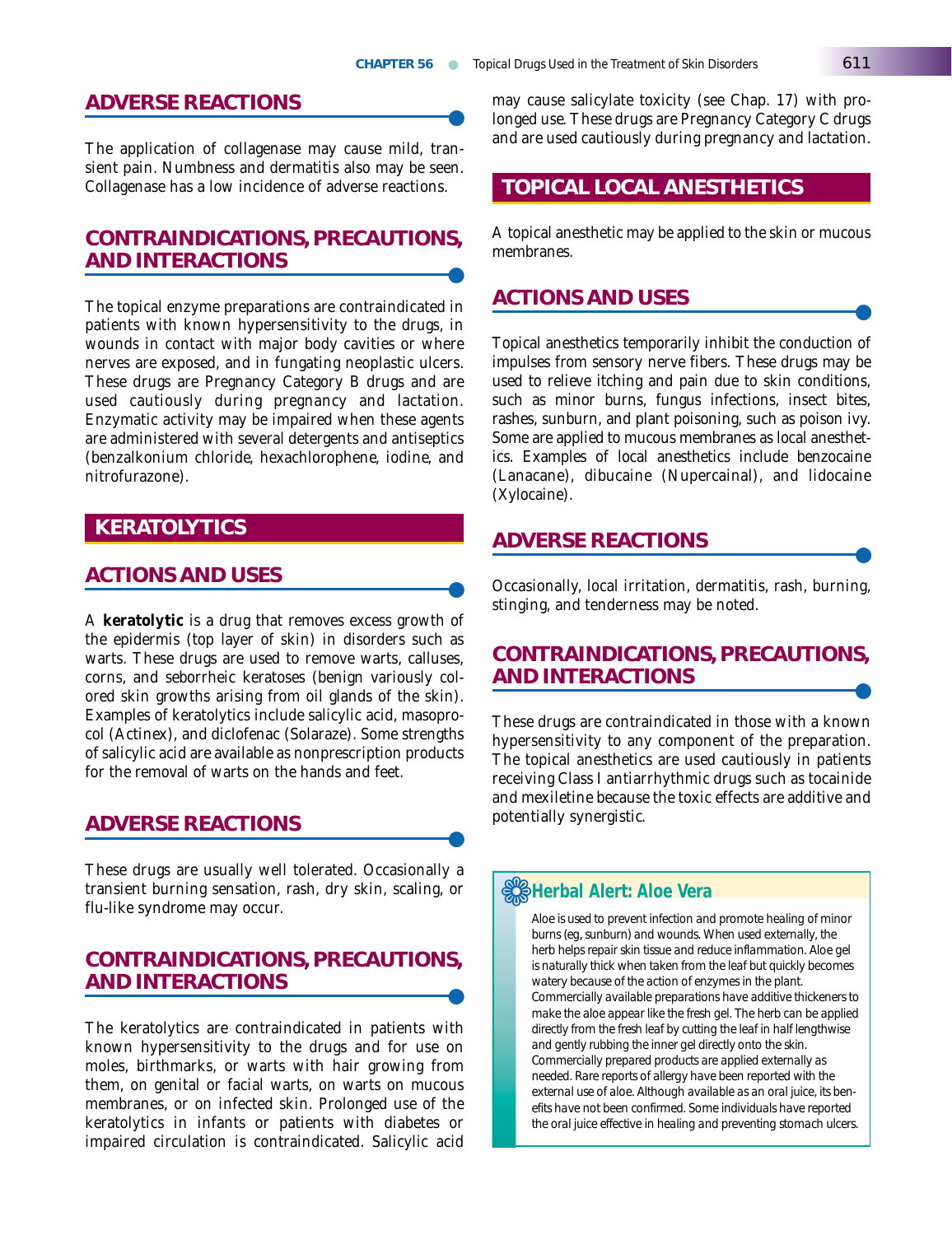● **The Patient Receiving a Topical Drug for a Skin Disorder**

#### **ASSESSMENT**

#### *Preadministration Assessment*

The preadministration assessment involves a visual inspection and palpation of the involved area(s). The nurse carefully records the areas of involvement, including the size, color, and appearance. A specific description is important so that changes can be readily identified indicating worsening or improvement of the lesions. Terms used to describe skin lesions are found in Table 56-1. The nurse notes the presence of scales, crusting, drainage, or any complaint of itching. Some agencies may provide a figure on which the lesions can be drawn, indicating the shape and distribution of the involved areas.

#### *Ongoing Assessment*

At the time of each application, the nurse inspects the affected area for changes (eg, signs of improvement or worsening of the infection) and for adverse reactions, such as redness or rash. The nurse contacts the primary health care provider, and the drug is not applied if these or other changes are noted or if the patient reports new problems, such as itching, pain, or soreness at the site. The nurse may be responsible for checking the treatment sites 1 day or more after application and should inform the primary health care provider of any signs of extreme redness or infection at the application site.

#### **NURSING DIAGNOSES**

Drug-specific nursing diagnoses are highlighted in the Nursing Diagnoses Checklist. Other nursing diagnoses applicable to these drugs are discussed in depth in Chapter 4.

#### **PLANNING**

The expected outcomes of the patient may include an optimal response to drug therapy and an understanding of the application or the reason for use of a topical drug.

| <b>TABLE 56-1</b> | <b>Terms Used to Describe Skin Lesions</b> |
|-------------------|--------------------------------------------|
| <b>LESION</b>     | <b>DESCRIPTION</b>                         |
| Macule            | Flat spot on the skin                      |
| Papule            | Raised spot on the skin                    |
| <b>Nodule</b>     | Small solid swelling on the skin           |
| Pustule           | Lesion containing pus                      |
| Petechia          | Pinpoint hemorrhagic areas of the skin     |
| Erythema          | <b>Redness</b>                             |
| Ecchymosis        | <b>Bruised area</b>                        |
| Vesicle           | Fluid-filled swelling (blister)            |

#### **Nursing Diagnoses Checklist**

- ✓ **Impaired Skin Integrity** related to the inflammatory process (increased sensitivity to the drug)
- ✓ **Pain** related to skin condition or increased sensitivity to drug therapy
- ✓ **Risk for Infection** related to entry of pathogens into affected areas
- ✓ **Risk for Disturbed Body Image** related to the presence of skin lesions

#### **IMPLEMENTATION**

#### *Promoting an Optimal Response to Therapy*

Some patients may experience anxiety about the appearance of certain skin lesions or the symptoms of a specific dermatologic disorder. This may cause a negative body image. The nurse must allow time for the patient to verbalize concerns or ask questions concerning therapy. The nurse reassures the patient that the lesions are temporary and will diminish or disappear with treatment (if that is true).

TOPICAL ANTI-INFECTIVES. Before each application, the nurse cleanses the skin with soap and warm water unless the primary health care provider orders a different method. The nurse applies the anti-infective as prescribed (eg, thin layer, applied liberally) and the area is either covered or left exposed.

#### ❊**Nursing Alert**

*The nurse must exercise care when applying anti-infectives or any topical drug near or around the eyes.*

TOPICAL ANTISEPTICS AND GERMICIDES. The nurse uses, instills, or applies antiseptics and germicides as directed by the primary health care provider or by the label on the product. Topical antiseptics and germicides are not a substitute for clean or aseptic techniques. Occlusive dressings are not to be used after application of these products unless a dressing is specifically ordered by the primary health care provider. For example, an occlusive dressing is not recommended after the use of benzalkonium. Iodine permanently stains clothing and temporarily stains the skin. The nurse should remove or protect the patient's personal clothing when iodine solution or tincture is applied.

Antiseptic and germicidal drugs kept at the patient's bedside must be clearly labeled with the name of the product, the strength, and when applicable, the date of preparation of the solution. The nurse replaces hard-toread or soiled, stained labels as needed. These solutions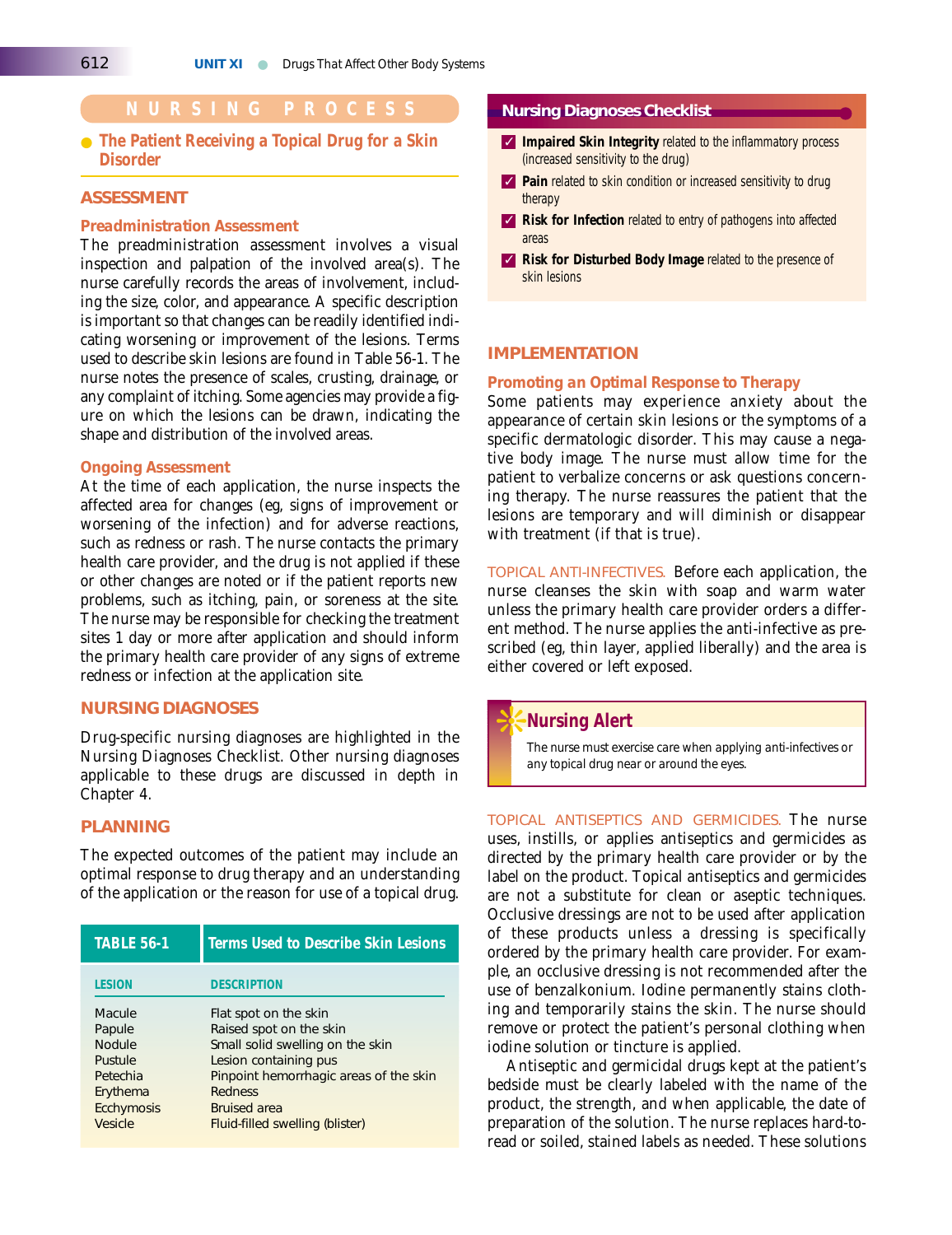are not kept at the bedside of any patient who is confused or disoriented because the solution may be mistaken for water or another beverage.

TOPICAL CORTICOSTEROIDS. Before drug application, the nurse washes the area with soap and warm water unless the primary health care provider directs otherwise. Topical corticosteroids are usually ordered to be applied sparingly. The primary health care provider also may order the area of application to be covered or left exposed to the air. Some corticosteroids are applied as an occlusive dressing. The nurse applies the drug while the skin is still moist after washing with soap and water, covers the area with a plastic wrap, seals it with tape or bandage, and leaves it in place for the prescribed period of time.

TOPICAL ENZYMES. Certain types of wounds may require special preparations before applying the topical enzyme. The nurse cleanses or prepares the area and applies the topical enzyme as directed by the primary health care provider. If bleeding occurs with the use of sutilains, the nurse discontinues the ointment and contacts the primary health care provider.

TOPICAL ANTIPSORIATICS. The nurse may be responsible for applying the product and inspecting the areas of application. Care is exercised so that the product is applied only to the psoriatic lesions and not to surrounding skin. The nurse brings signs of excessive irritation to the attention of the primary health care provider.

TOPICAL ANESTHETICS. The nurse applies the anesthetic as directed by the primary health care provider. Before the first application, the nurse cleanses and dries the area. For subsequent applications, the nurse removes all previous residue.

When a topical gel, such as lidocaine viscous, is used for oral anesthesia for the control of pain, the nurse instructs the patient not to eat food for 1 hour after use because local anesthesia of the mouth or throat may impair swallowing and increase the possibility of aspiration.

#### *Monitoring and Managing Adverse Reactions*

Most topical drugs cause few adverse reactions and, if they occur, discontinuing use of the drug may be all that is necessary to relieve the symptoms. Occasionally, an increased skin sensitivity can occur, causing increased redness, discomfort, and itching. With itching and rash the nurse may use cool, wet compresses or a bath to relieve the itching. Keeping the environment cool may also make the patient more comfortable. Dry skin increases the risk of skin breakdown from scratching. The nurse can advise the patient to keep nails short, use warm water with mild soap for cleaning the skin, and rinse and dry the skin thoroughly. Bath oils, creams, and lotions may be applied if necessary as long as the primary health care provider is consulted before use. Dry, flaky skin is subject to breakdown and infection. The nurse observes the skin for signs of infection (eg, redness, heat, pus, and elevated temperature and pulse) and immediately reports any sign of infection.

#### ❄**Gerontologic Alert**

*Adults older than 65 years have more skin-related adverse reactions to calcipotriene. The nurse should use calcipotriene cautiously in older adults.*

#### *Educating the Patient and Family*

If the primary health care provider has prescribed or recommended the use of a topical drug, the nurse includes the following in a teaching plan:

- Wash the hands thoroughly before and after applying the product.
- If the enclosed directions state that the product will stain clothing, be sure clothing is moved away from the treated area. If the product stains the skin, wear disposable gloves when applying the drug.
- Follow the directions on the label or use as directed by the primary health care provider. Read any enclosed directions for use of the product carefully.
- Prepare the area to be treated as recommended by the primary health care provider or as described in the directions supplied with the product.
- Do not apply to areas other than those specified by the primary health care provider. Apply the drug as directed (eg, thin layer, apply liberally, and so on).
- Follow the directions of the primary health care provider regarding covering the treated area or leaving it exposed to air. The effectiveness of certain drugs depends on keeping the area covered or leaving it open (see Home Care Checklist: Using an Occlusive Dressing).
- Keep this product away from the eyes (unless use in or around the eye has been recommended or prescribed). Do not rub or put the fingers near the eyes unless the hands have been thoroughly washed and all remnants of the drug removed from the fingers. If the product is accidentally spilled, sprayed, or splashed in the eye, wash the eye immediately with copious amounts of running water. Contact the primary health care provider immediately if burning, pain, redness, discomfort, or blurred vision persists for more than a few minutes.
- The drug may cause momentary stinging or burning when applied.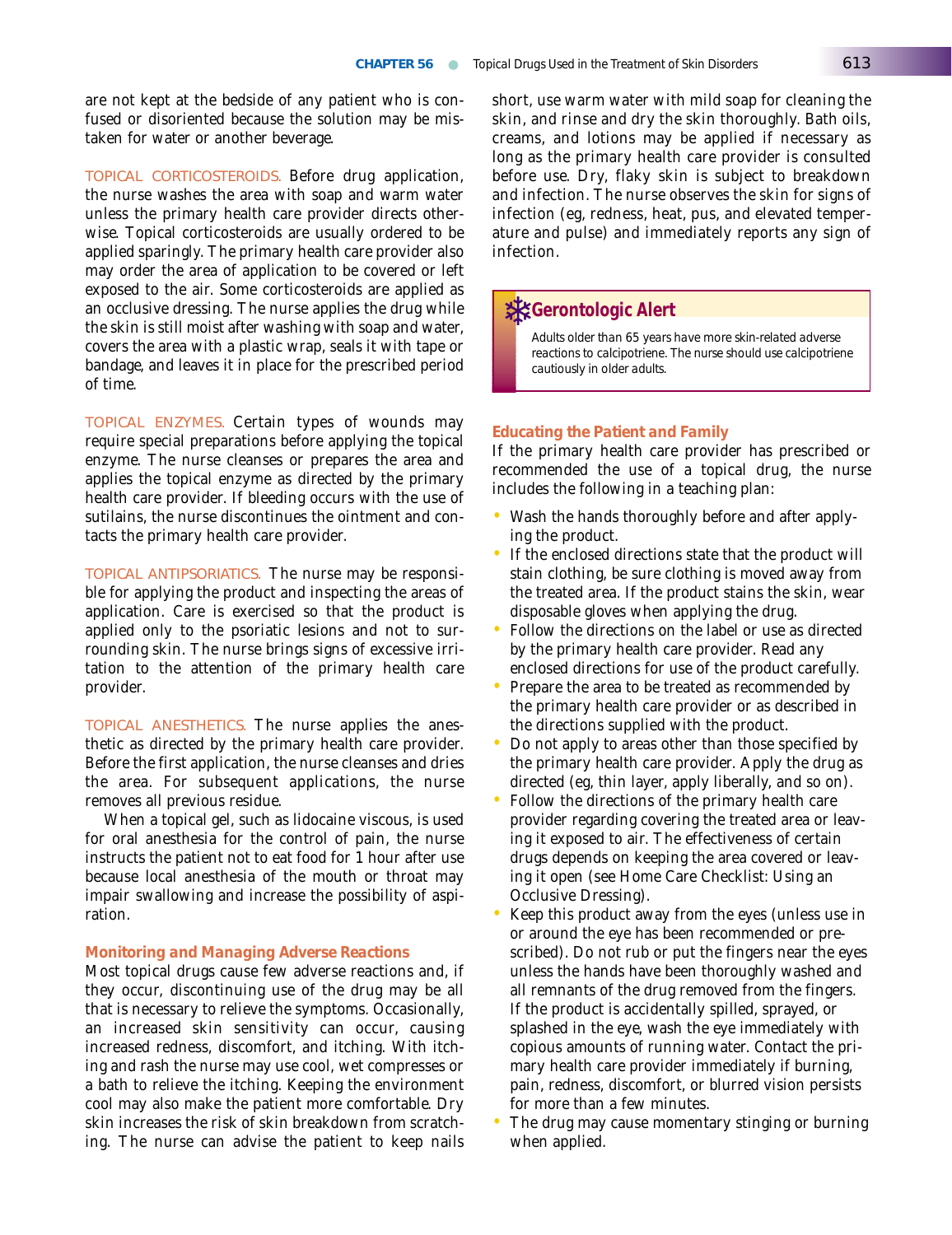# *Home Care Checklist*

# USING AN OCCLUSIVE DRESSING

In certain circumstances, the patient who requires a topical drug must also apply an occlusive dressing to enhance the drug's effectiveness. Although commercial-type occlusive dressings are available, they are expensive, especially if your patient requires frequent dressing changes at home. So, if appropriate, suggest these less costly home alternatives:

**O** Plastic food wrap such as Saran wrap Plastic food storage bags After your patient gathers the necessary supplies, instruct him or her to do the following: Wash hands before beginning care. Remove the old dressing. Cleanse the area as directed. Apply the topical drug as ordered. Cover the area with a dry gauze dressing. Apply a skin adhesive to the area around the gauze dressing. ✓ Cover the gauze dressing with the occlusive dressing, making sure that the occlusive dressing is approximately 1 inch larger than the gauze dressing on all sides. For example, if the gauze dressing is 4 inches  $\times$  4 inches, then the occlusive dressing should be 5 inches  $\times$  5 inches. Check to make sure that the occlusive dressing lies flat without wrinkles. ◯ Run fingers around all the edges of the occlusive dressing to ensure good adhesion.

 $\bigtriangledown$  Tape the edges of the occlusive dressing on all sides, preferably with paper tape, to secure it.

- Discontinue use of the drug and contact the primary health care provider if rash, burning, itching, redness, pain, or other skin problems occur.
- Gentamicin may cause photosensitivity. Take measures to protect the skin from ultraviolet rays (eg, wear protective clothing and use a sunscreen when out in the sun).

#### **EVALUATION**

- The therapeutic drug response is achieved.
- The patient or family member demonstrates an understanding of the use and application of the prescribed or recommended drug.

#### ● *Critical Thinking Exercises*

**1.** *A nurse tells you that she is upset because she was reprimanded about the labeling of a topical antiseptic used for cleaning a pressure ulcer and for leaving the solution*

*at the patient's bedside. She thinks her supervisor is unfair and the entire situation is not as serious as the supervisor contends. Analyze the situation to determine what you would say to this nurse.*

- **2.** *Discuss the ongoing assessment activities you would include in the daily assessment of a patient prescribed a topical drug.*
- **3.** *Describe important preadministration assessments that the nurse would make before administering a topical corticosteroid.*

#### ● *Review Questions*

- **1.** What reaction could occur with prolonged use of the topical antibiotics?
	- **A.** Water intoxication
	- **B.** Superficial superinfection
	- **C.** An outbreak of eczema
	- **D.** Cellulitis